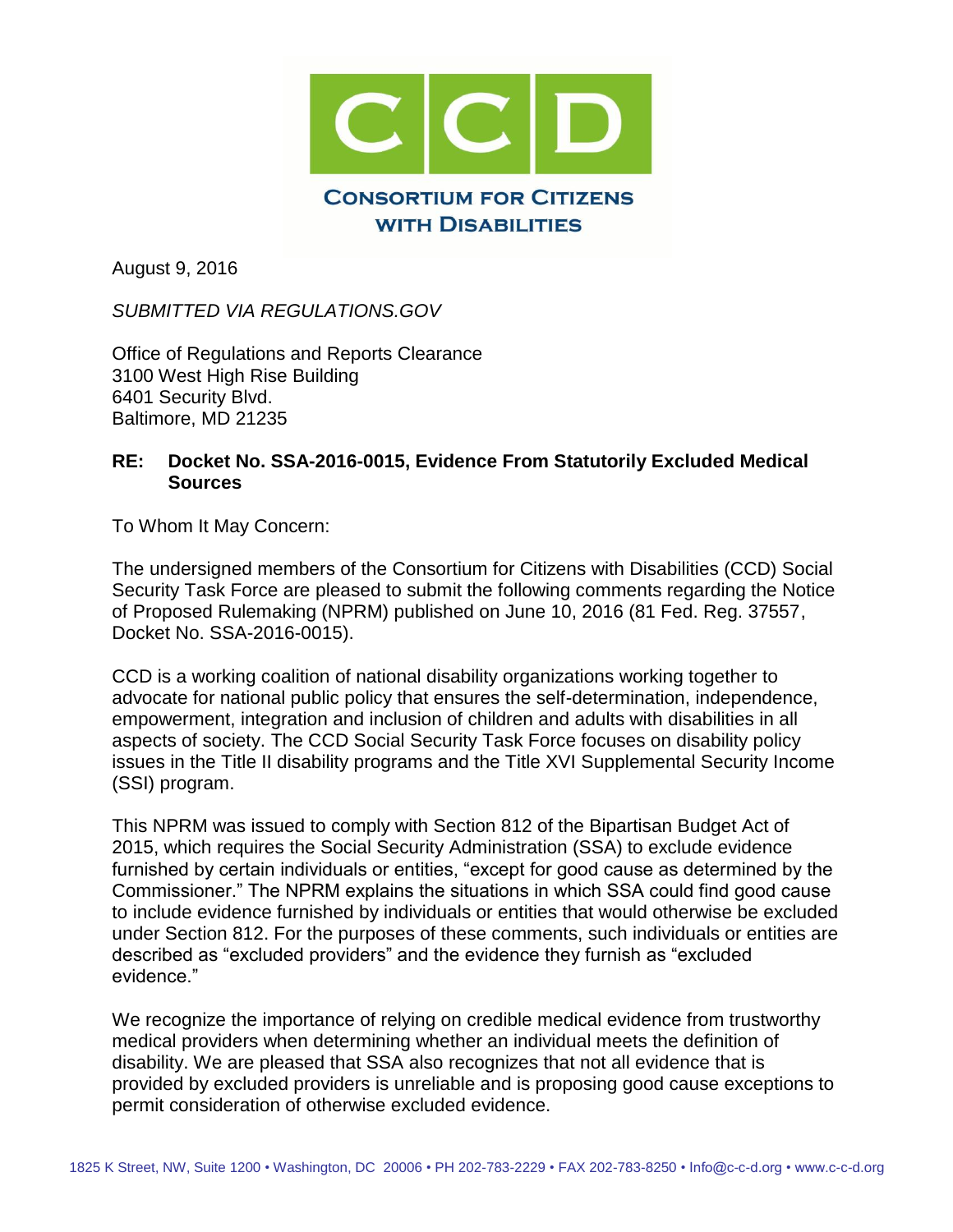# **Good Cause Situations**

The proposed rule provides five exceptions to the general rule that evidence from an excluded provider may not be considered:

- The evidence from the medical source consists of evidence of treatment that occurred before the date the source was convicted of a felony under section 208 or under section 1632 of the Act;
- The evidence from the medical source consists of evidence of treatment that occurred during a period in which the source was not excluded from participation in any Federal health care program under section 1128 of the Act;
- The evidence from the medical source consists of evidence of treatment that occurred before the date the source received a final decision imposing a Civil Monetary Penalty (CMP), assessment, or both, for submitting false evidence under section 1129 of the Act;
- The sole basis for the medical source's exclusion under section 223(d)(5)(C) of the Act is that the source cannot participate in any Federal health care program under section 1128 of the Act, but the Office of Inspector General of the Department of Health and Human Services granted a waiver of the section 1128 exclusion; (aligns SSA's rules with those of HHS and provides a consistent approach regarding evidence from affected medical sources) or
- The evidence is a laboratory finding about a physical impairment and there is no indication that the finding is unreliable.

**We support the first three exceptions**, which would allow SSA to consider evidence from treatment that occurred before the date on which the provider met one of the criteria for becoming an excluded provider. This sensible policy should be included in the final rule. Disability determinations are most accurate when SSA can consider, and give appropriate weight to, as much evidence as possible. Evidence should be considered if it describes treatment that occurs before a provider became an excluded provider. The treatment may have occurred months, years, or even decades before the provider was excluded. In addition, it may not be possible to generate replacement evidence at a later date. Many disability determinations are made when only older evidence is available. For example, disability must be established before the date last insured in disabled worker claims, age 22 in disabled adult child claims, and age 50 for disabled survivor claims. Many of SSA's listings of impairments also require evidence from before a certain age or over a certain time span.

We interpret the second exception to also allow SSA to consider evidence from treatment that occurred after a provider has been removed from exclusion from participation in any Federal health care program under section 1128 of the Act. We support this interpretation. For example, SSA should consider evidence from a medical provider who has been removed from the List of Excluded Individuals/Entities after curing a default on a health education loan.

**We support SSA's position that evidence can be considered if a waiver from HHS OIG has been granted** and commend SSA from seeking ways to keep such programs consistent.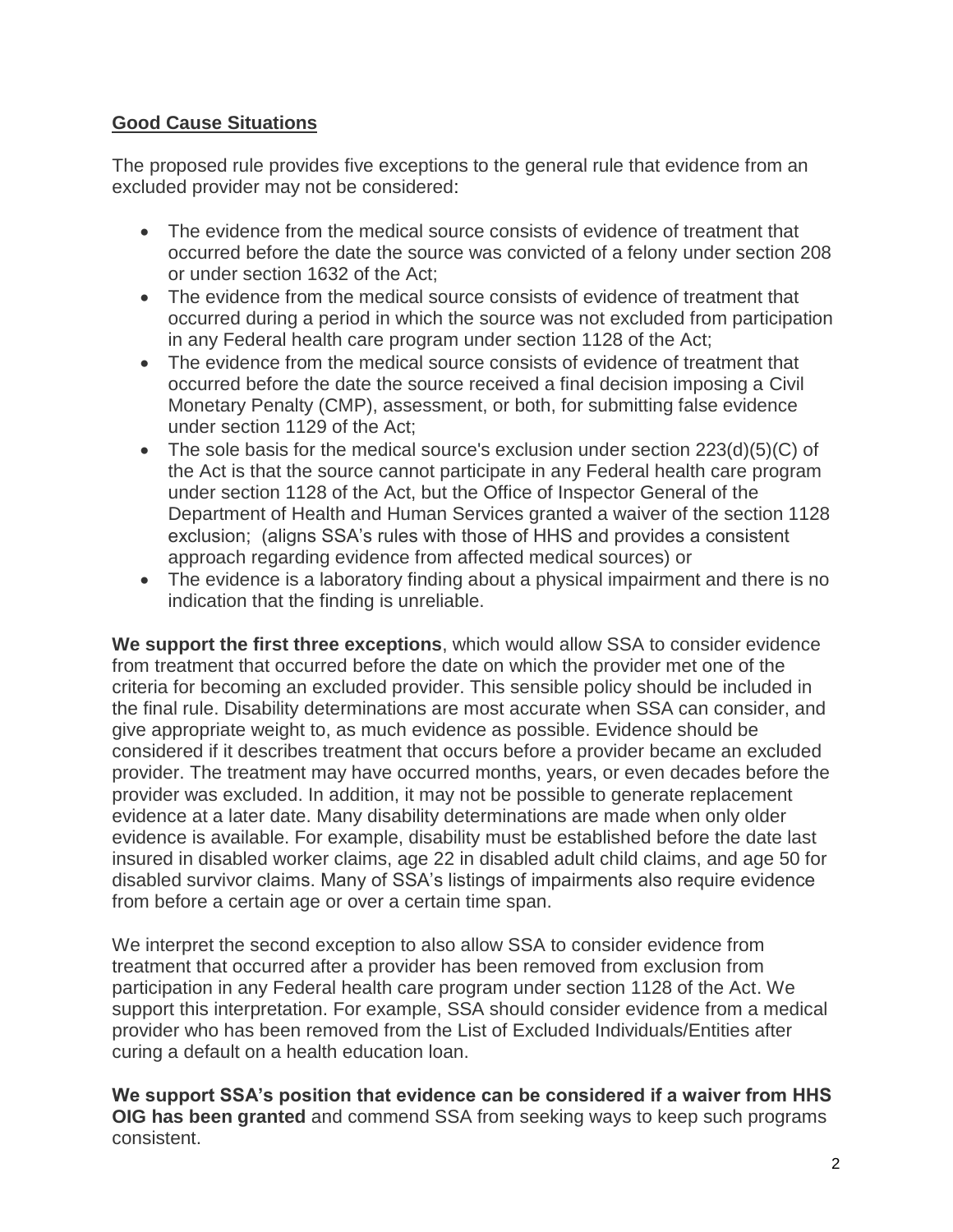We support the concept of allowing good cause exceptions for objective medical evidence, but are concerned that the fifth exception in the proposed rule is too limited.

#### **We recommend that SSA give good cause exemptions from the exclusion of evidence to all objective medical evidence, including medical signs, and not limit consideration of objective medical evidence to physical impairments**.

SSA defines "objective medical evidence" in 20 C.F.R. § 404.1529 as "medical signs and laboratory findings as defined in § 404.1528 (b) and (c)." Objective medical evidence is likely to be accurate. If excluded, it cannot be replaced by subsequent treatment or opinions. Unfortunately, the proposed rule would only allow a "laboratory finding" to be considered, and only if the laboratory finding is "about a physical impairment." Both of these shortcomings should be remedied in the final rule.

The final rule should allow SSA to consider evidence of both medical signs and laboratory findings. The definitions at 20 C.F.R. § 404.1528 are similar: medical signs are "anatomical, physiological, or psychological abnormalities which can be observed, apart from your statements (symptoms). Signs must be shown by medically acceptable clinical diagnostic techniques." Laboratory findings are "anatomical, physiological, or psychological phenomena which can be shown by the use of medically acceptable laboratory diagnostic techniques." Medical signs are just as objective, and just as important to disability determination, as laboratory findings. Allowing good cause for laboratory findings and not medical signs will create confusion, as the distinction between the two types of evidence is not always clear. For example, it is not readily apparent whether evidence generated by blood pressure readings, height and weight measurements, vision exams, and pulmonary function tests are medical signs or laboratory findings.

The final rule should also not limit consideration of objective medical evidence to physical impairments. As described above, the date on which objective medical evidence of a mental impairment can be critical to disability determination. Listing 12.05, for example, requires evidence of the onset of intellectual disability before age 22. Exclusion of evidence from before that age, even if SSA considers psychological testing performed when the claimant is older, may change whether a claimant's impairment meets a listing.. There is also no reason to distinguish between physical and mental impairments when the evidence submitted may be exactly the same. Under the proposed rule, a CT scan showing a brain tumor could be considered to determine whether a claimant met Listing 13.13 for nervous system cancers. It would not be allowed, however, to "demonstrate the presence of a specific organic factor judged to be etiologically related to the abnormal mental state and loss of previously acquired functional abilities" under Listing 12.02 for organic mental disorders.

**We recommend that the final rule provide that claimants do not have the responsibility to request good cause; good cause should be granted automatically by SSA when circumstances dictate.**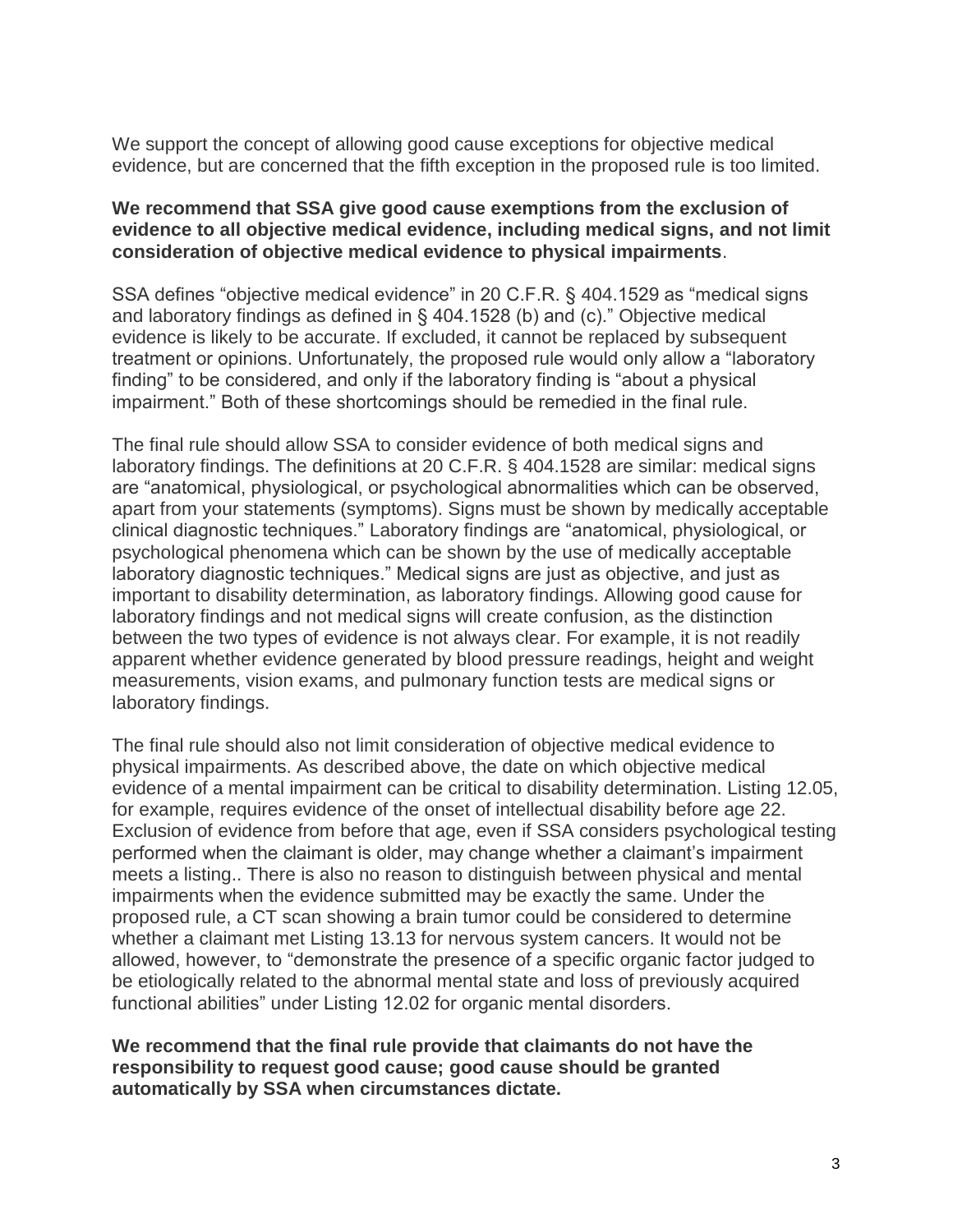Claimants face physical, cognitive, linguistic, and financial obstacles to requesting good cause exceptions. If SSA grants automatic good cause exemptions, it will avoid the need to create forms, deadlines, and workflow practices for handling claimants' requests for good cause exemptions. Furthermore, automatic good cause exemptions will help SSA consider the maximum amount of evidence possible, in keeping with the agency's existing policies about the submission of evidence (*see* 80 Fed. Reg. 14828) and its goal of making accurate decisions. SSA is also in the best position to know which evidence is submitted by excluded providers—claimants may never see their medical records or the Section 812 declaration if providers submit these directly to SSA.

However, the final rule should explain how SSA should notify claimants and their representatives if evidence is excluded, and offer the opportunity to contest the exclusion. Such a practice will reduce the number of situations in which good cause exemptions are appropriate but not granted, increase the evidence available to SSA for disability determinations, and provide due process to SSI and Social Security disability claimants.

## **Identifying Excluded Providers**

The proposed rule places the onus for identifying excluded providers on the providers themselves, who are required to "inform [SSA] in writing of their BBA section 812 exclusion(s) each time they submit evidence to [SSA] that relates to a claim for Social Security disability benefits or payments." This is the best practice while SSA works to establish its "long-term solution to the administration of BBA section 812" which is "to implement automated evidence matching within our case processing system(s) to identify excludable evidence." Excluded providers are in the best position to know if they have been excluded, the reason for their exclusion, and the date and other factors relating to their exclusion. A self-reporting requirement is minimally burdensome to SSA and excluded providers, and not burdensome at all to claimants, representatives, and non-excluded providers.

#### **We recommend that the final rule make clear that claimants and representatives are to be held harmless if they submit evidence that was provided to them without a Section 812 declaration, even if it is later determined that the provider should have included such a declaration.**

Claimants and representatives often have no way of knowing whether an individual or entity is an excluded provider. They may submit evidence they received from a provider before the provider was excluded, or they may submit evidence they obtained for purposes other than a disability claim. For example, discharge summaries provided when a claimant leaves the hospital, medical records provided so the claimant can seek a second opinion, or a claimant's file obtained when a provider closes her practice, would not generally include Section 812 declarations.

**We recommend that SSA work towards creating a publicly-available list of excluded providers and the treatment dates for which good cause exemptions will be granted.** This will be of assistance to claimants who are deciding which